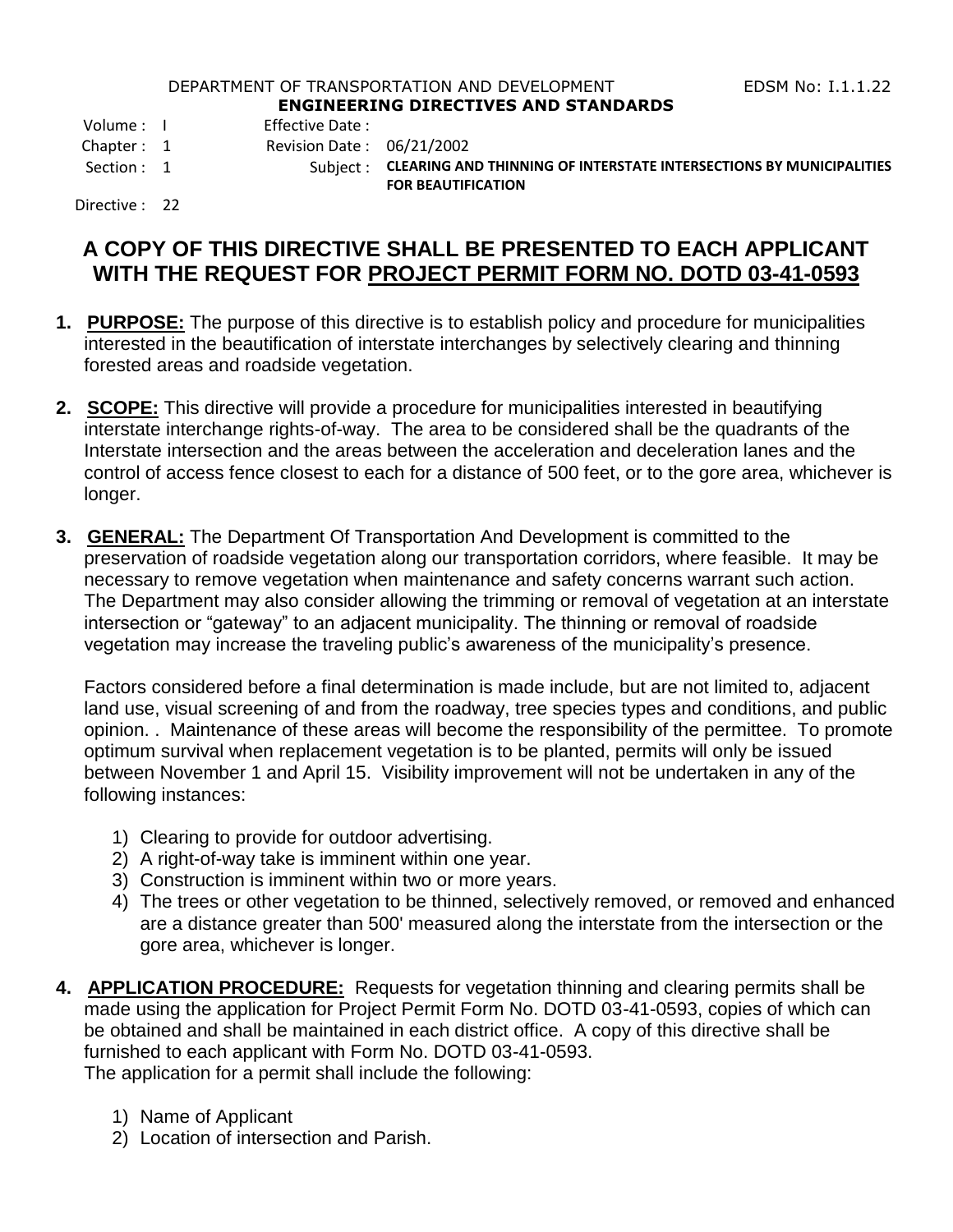- 3) Nature of work to be done (i.e. Clearing and removal of underbrush and thinning and removal of no more than (60%) of existing trees that are 6" in diameter and under.)
- 4) A resolution from the municipality's governing body stating it's intention of clearing and maintaining the area for beautification.
- 5) An attached plan of the area and work to be performed.
- 6) An attached report by a forester from the Louisiana Department of Agriculture stating the condition and health of the trees in the areas to be affected. This report shall include:
	- a) Name of species, approximate diameter, height and percentage of existing trees that are projected for removal.
	- b) Where trees are in groups, the diameters and heights may be shown for each group as a whole; (i.e., pines 6" to 12" diameter, 30' to 50' high.)
	- c) A monetary value for the trees to be removed.

As part of his review, the District Traffic Operations Engineer and Permit Specialist will verify the location of the proposed work to be accomplished and will forward the request to the Headquarters Permits Unit with digital photographs of the area.

Where Landscaping Enhancement is requested, a plan shall be submitted to the Department for review, comments or approval. The plan shall be designed and stamped by a Landscape Architect, at no cost to the Department. A licensed landscape contractor, at no cost to the Department, shall perform enhancement plantings. The Louisiana Horticulture Commission, Department of Agriculture, shall license the Landscape Architect and Landscape Contractor, hired by the municipality. The municipality agrees, as a condition of the permit, that it accepts and will comply with all Louisiana Horticulture Laws, Rules, and Regulations. The permit shall contain a warranty clause wherein the permittee agrees to replace any enhancement planting not living or seriously damaged for the life of the permit.

The monetary value of the merchantable trees removed, as assessed by the Department of Agriculture forester, shall be remitted to the Department as a condition of the permit.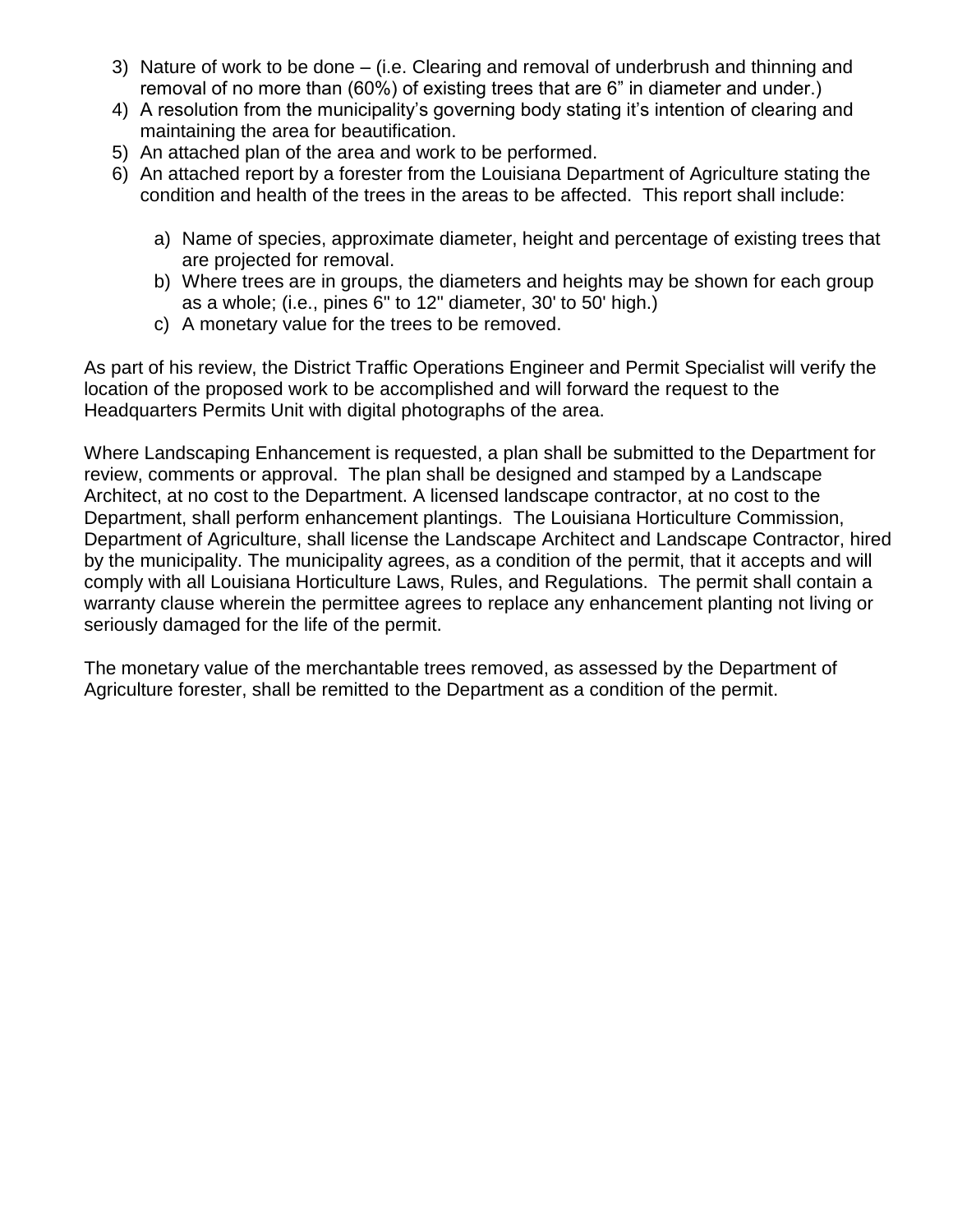- **5. WORK ZONE REGULATIONS:** Compliance with the following procedures will be required. Noncompliance will result in revocation of the permit.
	- a) Trimming and removal of trees shall be performed by a licensed, bonded and insured tree service at no cost to the Department. No topping of trees will be allowed.
	- b) Access to the work area shall be from the main roadway or ramps. The permittee shall conduct his operation in accordance with DOTD Maintenance Standards including appropriate traffic control devices. The disturbed access areas shall be restored to original condition upon completion of the work.
	- c) Drainage shall not be impeded.
	- d) Work will be performed only during regular daylight department hours, Monday through Friday excluding legal holidays.
	- e) Vegetation that has been cut will not be left overnight within 34 feet of the travel lane or within highway right-of-way. No debris will be left over a weekend or holiday. No burning will be permitted on the highway right-of-way. Stumps shall be cut and ground flush with the ground and treated with an approved herbicide immediately after the stump is cut.
	- f) An approved herbicide shall be used as needed to maintain a brush free appearance for the period of time the municipality wishes to maintain the area.
	- g) Mowing of the cleared area shall be required to maintain the same level of maintenance as the surrounding area that is maintained by the Department.
	- h) Work shall not interfere with traffic on the roadway or shoulder at anytime. Parking of vehicles on roadway or shoulder shall not be permitted. All loading, hauling or other work associated with the permit shall be conducted without damage to the roadway. Appropriate warning signs shall be placed by the permittee in advance of the work area in accordance with the current edition of Part VI of the Manual on Uniform Traffic Control Devices (MUTCD) – Standards and Guides for Traffic Controls for Streets and Highway Construction, Maintenance, Utility and Incidental Maintenance Operations.
	- i) Vegetation clearing or thinning for beautification shall not increase the area maintained by the Department of Transportation and Development. If the municipality decides not to maintain the cleared area, the Department shall let the area revert to the original condition before clearing.
	- j) Where operations are conducted in an unsatisfactory manner or for any other cause, the Department shall revoke the permit and any future permitting will be withheld until the unsatisfactory condition has been corrected.
- **6. CONSIDERATIONS FOR MUNICIPALITIES:** If the timber removed from state property is merchantable, the municipality shall be required to remit the assessed amount to the state. Any municipality contemplating this permit should be aware that the process to maintain the cleared area to a mowable area does not produce the ultimately desired result. The use of herbicides for two or more years to prevent the re-occurrence of volunteer plants and brush can be expected. The final manicured appearance may not be attained for a period of 4 to 5 years.
- **7. EFFECTIVE DATE:** This policy will become effective upon receipt of this directive.